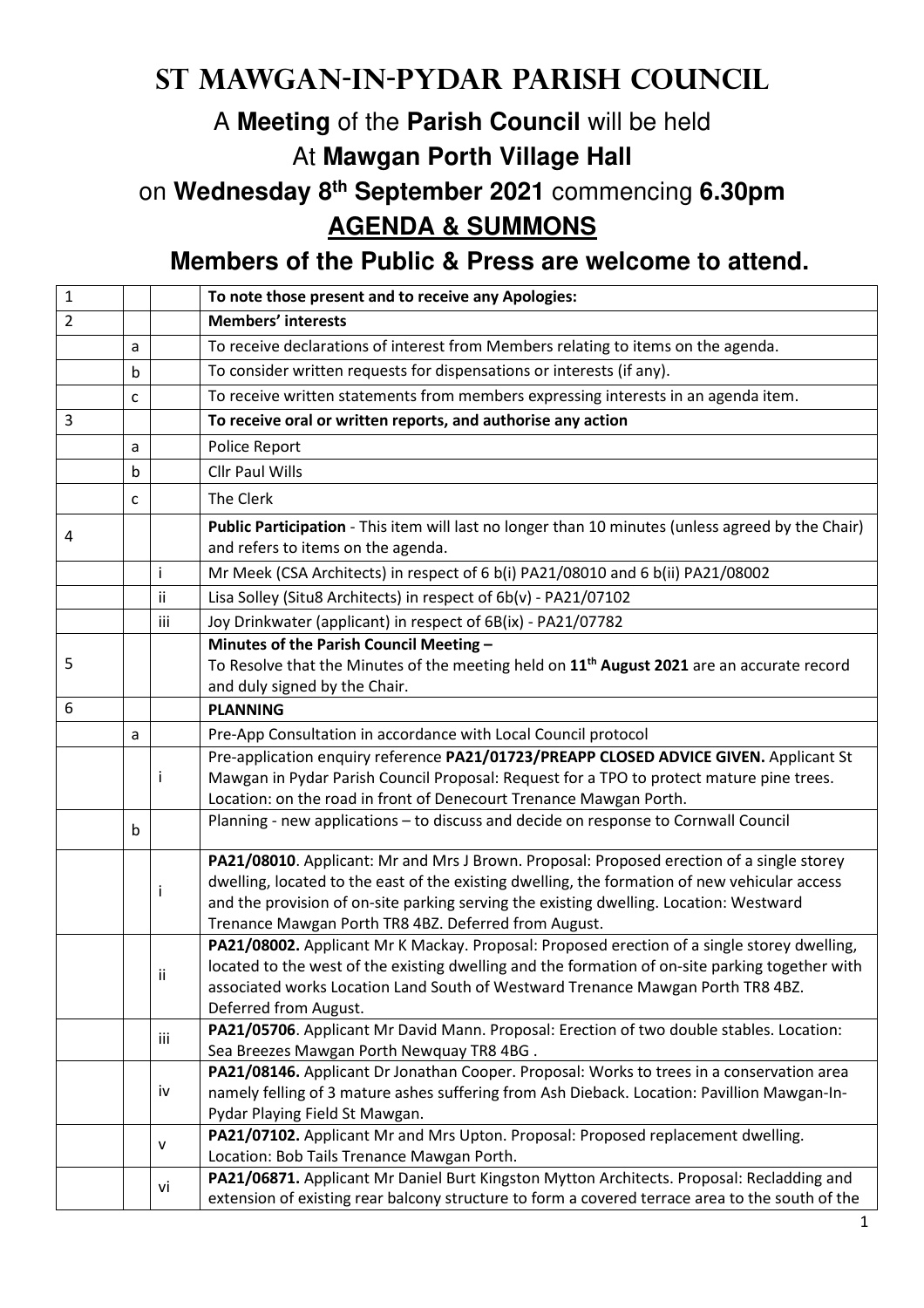|   |   |      | house and addition of new covered entrance porch to the north. Adjustments to internal room                                                                                                   |
|---|---|------|-----------------------------------------------------------------------------------------------------------------------------------------------------------------------------------------------|
|   |   |      | layout and minor adjustments to fenestration with re-landscaping of surrounding garden area.                                                                                                  |
|   |   |      | Location: Tanzarra Villa Tredragon Road Mawgan Porth.                                                                                                                                         |
|   |   |      | PA21/06895. Applicant Mr Harry Anscombe. Proposal: Demolition and replacement of existing                                                                                                     |
|   |   | vii  | dwelling and demolition of two existing domestic outbuildings with related landscaping.                                                                                                       |
|   |   |      | Location: The Barn Natural Bridges St Mawgan.                                                                                                                                                 |
|   |   |      | PA21/07589. Applicant Mr & Mrs Luke Smith. Proposal: Approval of reserved matters in                                                                                                          |
|   |   | viii | relation to decision notice PA19/02509 dated 06.01.2020 with variation of condition 1 of                                                                                                      |
|   |   |      | decision PA21/02258 dated 06.05.2021. Location: 2 Howies Court Trevenna Cross St Mawgan.                                                                                                      |
|   |   | ix   | PA21/07782. Applicant: Joy Drinkwater. Proposal: Proposed extensions and alterations to                                                                                                       |
|   |   |      | existing dwelling. Location: Woodland View Higher Tolcarne St Columb.                                                                                                                         |
|   |   |      | PA21/07593. Applicant Mr & Ms A & N Crawford and Galloway. Proposal: Proposed conversion                                                                                                      |
|   |   | X    | of the former redundant agricultural building to form a dwelling with associated works                                                                                                        |
|   |   |      | Location: Land South East of Gwel-An-Nans St Mawgan.                                                                                                                                          |
|   |   | хi   | PA21/07726. Applicant: Sandra Harding. Proposal: Single storey extension at lower ground<br>floor level with terrace at upper ground floor level to side of the property. Location: Parc Wain |
|   |   |      | 9 Pen Y Morfa Close Carloggas St Mawgan.                                                                                                                                                      |
|   |   |      | PA21/08204. Applicant Mr Mike Moreland. Proposal: Proposed ground floor extension to rear                                                                                                     |
|   |   | xii  | and new storage to side. Location: 3 Sandy Beach Mawgan Porth Hill Mawgan Porth.                                                                                                              |
|   |   |      | PA21/02709. Applicant Cornish Fresh Ltd/Mahesh Patel. Proposal: Demolition of 4 retail units                                                                                                  |
|   |   |      | and 2 residential dwellings and replacement of six retail units and 16 residential units, car                                                                                                 |
|   |   | xiii | parking, flood risk mitigation, highway and public realm improvements (revised plans).                                                                                                        |
|   |   |      | Location: Mawgan Porth Beach Front Mawgan Porth.                                                                                                                                              |
|   | C |      | To consider planning applications received before meeting                                                                                                                                     |
|   | d |      | To note Advice and Decisions by Cornwall Council:                                                                                                                                             |
|   |   |      | PA20/09242 Granted (CAADs, PIPs and LUs only) Applicant: Mr Adrian Broadway Proposal:                                                                                                         |
|   |   |      | Certificate of Lawfulness for existing development - shipping container as a storage building                                                                                                 |
|   |   |      | ancillary to the agricultural use of the land, including oak beam, concrete block foundations                                                                                                 |
|   |   |      | and a concrete access ramp. Location: Land At SW8537367004 Mawgan Porth.                                                                                                                      |
|   |   | ij.  | PA21/06290 APPROVED Applicant: Mrs Avril Bales. Proposal: To fell an Ash tree subject to a                                                                                                    |
|   |   |      | TPO. Location: Greenbank St Mawgan TR8 4EW.                                                                                                                                                   |
|   |   |      | PA21/00461 REFUSED Applicant: Mrs B Chapman Location: Land At Trecarne Higher Trecarne                                                                                                        |
|   |   | iii  | St Mawgan Cornwall TR8 4HB Proposal: Outline Planning for the erection of detached                                                                                                            |
|   |   |      | agricultural dwelling with attached single garage. with all matters reserved                                                                                                                  |
|   | e |      | To note Advice and Decisions by The Planning Inspectorate                                                                                                                                     |
|   |   |      | PA20/05877. Appellant: S and W Schofield. Location: Land north of Chy Dewetha, Trenance,                                                                                                      |
|   |   |      | Mawgan Porth - Appeal Dismissed. No Costs claimed.                                                                                                                                            |
|   | f |      | To note Advice and Decisions by Cornwall Planning Committee                                                                                                                                   |
|   | g |      | 5 day-Protocol for Local Councils                                                                                                                                                             |
|   |   | i    | PA20/09930 - The Cottage, Trevarrian                                                                                                                                                          |
|   |   | Ϊİ   | PA21/05993 - Land to The Southeast of Chyvounder Trenance Mawgan Porth.                                                                                                                       |
|   |   | iii  | PA21/04798 - Boscreez                                                                                                                                                                         |
|   | h |      | To discuss planning enforcement issues - to refer any new issues and updates - if any                                                                                                         |
|   |   |      | <b>New Case: EN21/01373</b>                                                                                                                                                                   |
|   |   | ĨÎ.  | <b>New Case: EN21/01371</b>                                                                                                                                                                   |
| 7 |   |      | WORKING GROUPS - to receive reports (if any), and agree any necessary action and                                                                                                              |
|   |   |      | expenditure:                                                                                                                                                                                  |
|   | a |      | Amenities:                                                                                                                                                                                    |
|   |   |      | <b>Burial Ground -</b>                                                                                                                                                                        |
|   |   |      | Playing Field/playground                                                                                                                                                                      |
|   |   |      | Elm, Sycamore and Chestnut trees - to approve applying to Planning department for removal                                                                                                     |
|   |   |      | due to dangerous/dead in a Conservation Area.                                                                                                                                                 |